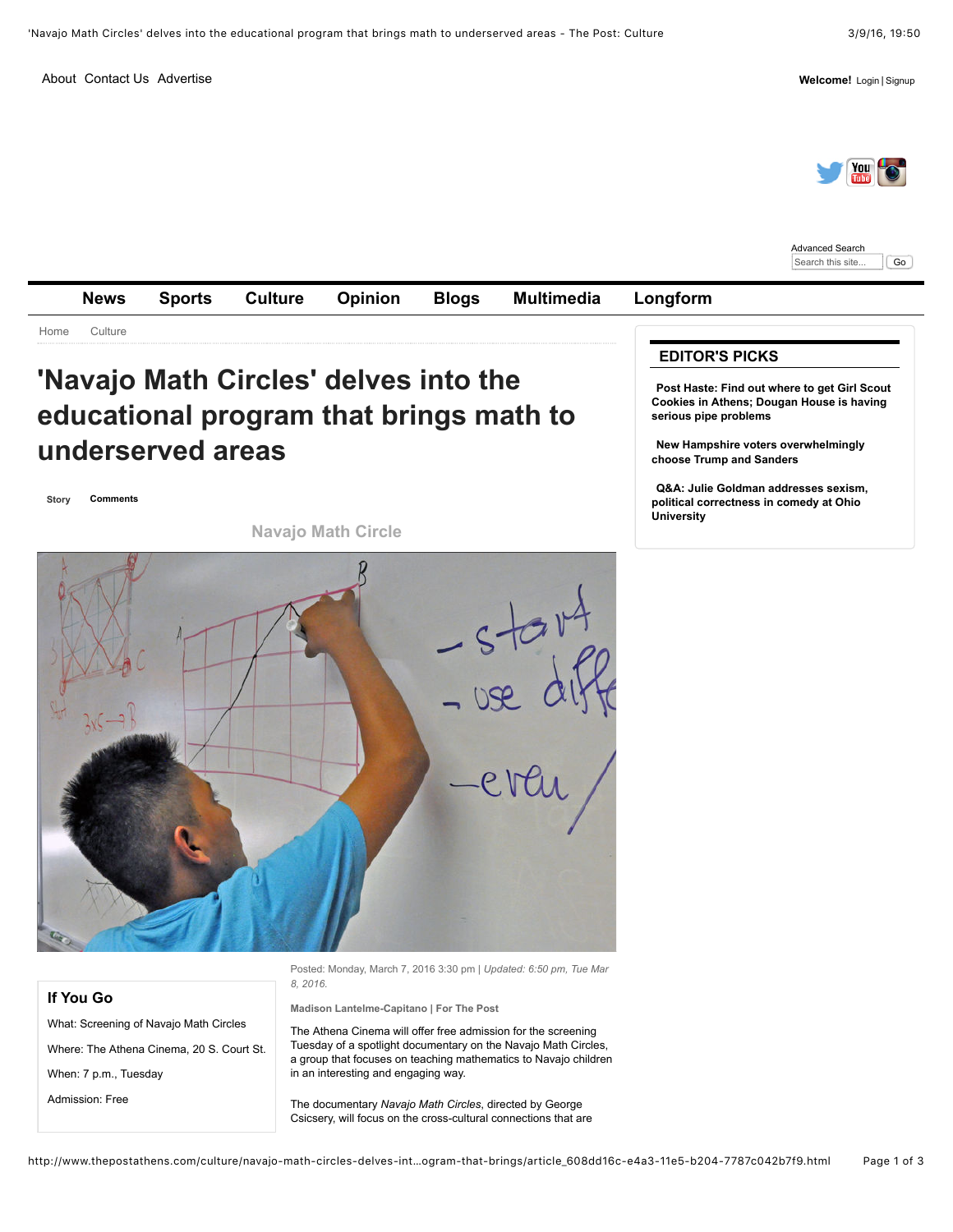made through mathematics and the impact that Navajo Math Circles can have on a community.

Csicsery's film is comprised of 19 days of filming throughout three expeditions, which with a year's worth of editing became the hour-long documentary.

"Right away we interviewed Henry Fowler (a mathematician at Dine College)," Csicsery said. "And I realized that there was this different way of storytelling that I had never experienced before. I knew then that we had to use this in the film, this way of storytelling had to be incorporated."

Csicsery said the Navajo culture, and their specific way of storytelling, played an extremely important role in shaping the final product.

The screening, scheduled at 7 p.m., will be followed by the opportunity to ask questions and talk to a panel composed of Robert Klein, an associate professor and undergraduate chair in the Department of Mathematics at Ohio University, and Charmayne Seaton, 16, who has been a participant in the Navajo Math Circles for three years.

Seaton is also featured in the documentary.

"(Seaton) was so open about her story and she quickly became a focus for us," Csicsery said. "She exemplifies the struggles of many students in rural areas where just getting to class can be difficult."

Klein, as a former Math Camp leader and current co-director of the Navajo Nation Math Circles Program, has a special connection with the documentary.

"We do something very unique (in Navajo Math Circles) … connecting students to their identities as students who are very good at mathematics, but also their identities as Navajo, is extremely important," Klein stated on the documentary's [website](http://www.zalafilms.com/navajo/about.html). "We don't want to see Navajo as somebody outside, or somebody on the fringes of the mathematical community. We want them to see themselves as part of that community, as Navajo, as mathematicians."

Kirsten Cupach, a junior studying journalism and women's and gender studies, said she would consider attending.

"The issue feels kind of familiar," Cupach said. "It's all about making education a pervasive thing, but the whole setting and cultural influence is new to me so I'm pretty interested (in the film)."

Csicsery's goal for the documentary is a new understanding from a different perspective.

"I want people to appreciate the culture and the innovation it takes to create a program like this," Csicsery said. "In a place where getting good education can be so difficult, bringing all of these minds to the students is really just amazing."

**@M\_LCapitano**

**[ml540312@ohio.edu](mailto:ml540312@ohio.edu)**

### **More about** *[Math](http://www.thepostathens.com/topic/?q=%22math%22&t=&l=25&d=&d1=&d2=&f=html&s=&sd=desc&s=start_time)*

**ARTICLE**: [Retired math professor takes Athens by storm one "scoot" at a time](http://www.thepostathens.com/culture/retired-math-professor-takes-athens-by-storm-one-scoot-at/article_cefa69be-7908-11e5-87ca-779b7f1602fb.html)

### **More about** *[Film](http://www.thepostathens.com/topic/?q=%22film%22&t=&l=25&d=&d1=&d2=&f=html&s=&sd=desc&s=start_time)*



**ARTICLE**: [Five movies to see in March](http://www.thepostathens.com/blogs/five-movies-to-see-in-march/article_8e4d2418-d5a3-11e5-9f6e-671b422db4dd.html)

Posted in [Culture,](http://www.thepostathens.com/culture) [Entertainment](http://www.thepostathens.com/culture/entertainment) on Monday, March 7, 2016 3:30 pm. Updated: 6:50 pm. | Tags: [Math,](http://www.thepostathens.com/search/?q=%22math%22&t=&l=25&d=&d1=&d2=&f=html&s=&sd=desc&s=start_time) Navajo

[Math Circles, Film, Documentary, Athena Cinema](http://www.thepostathens.com/search/?q=%22navajo%20math%20circles%22&t=&l=25&d=&d1=&d2=&f=html&s=&sd=desc&s=start_time)